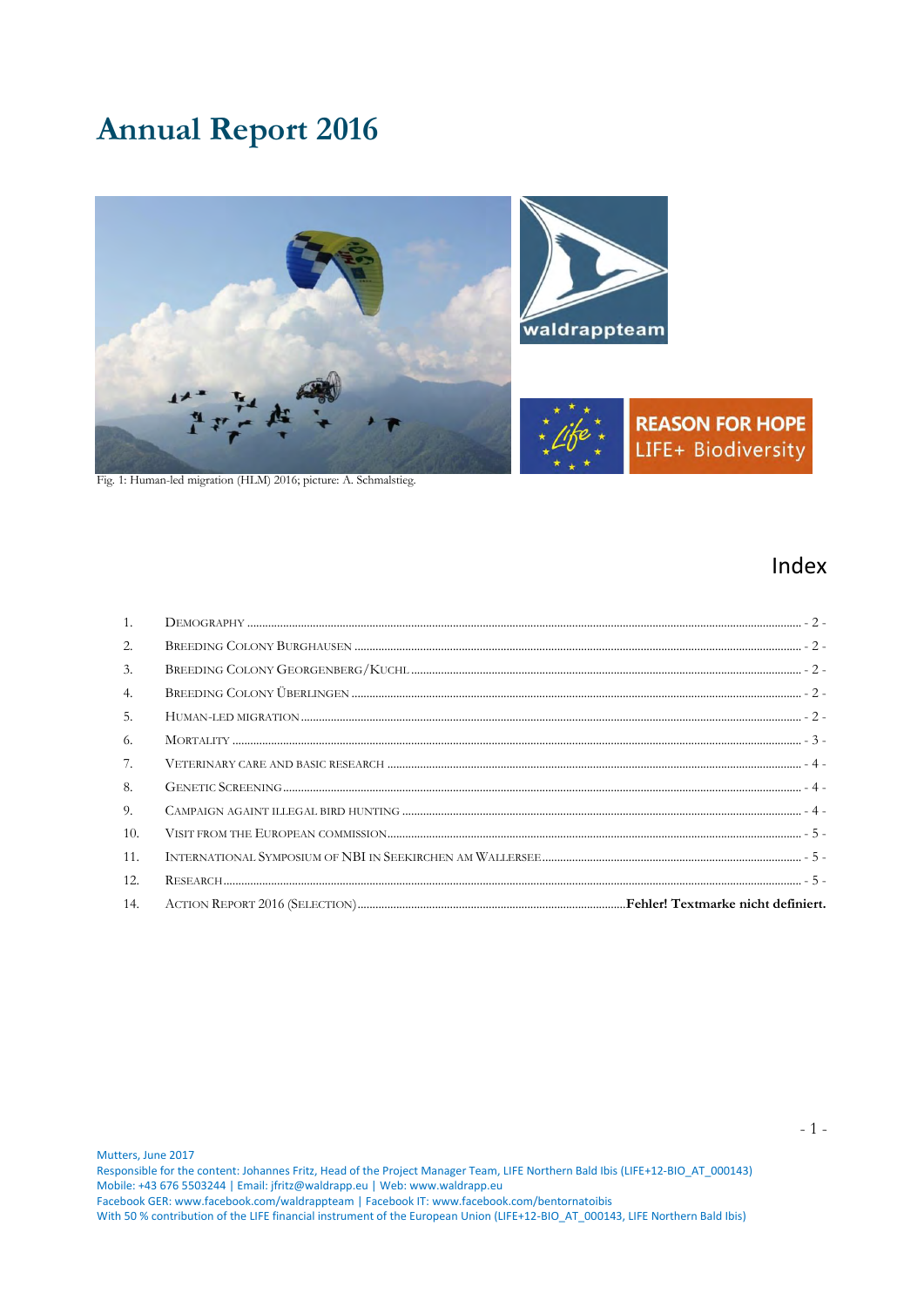# **1. DEMOGRAPHY**

By the end of 2016, the total population of freeliving Northern Bald Ibises consisted of 70 individuals (see table 1). Of these birds, 34 belong to the breeding colony of Burghausen and 36 to the breeding colony of Kuchl near Salzburg.

|            | Kuchl          |                | <b>BGH</b> |                |
|------------|----------------|----------------|------------|----------------|
| age class  | status         | LIFE GA        | status     | LIFE GA        |
| <u>juv</u> | 15             | 6              | 13         | 22             |
| 2nd        | 12             | 14             | 9          | 4              |
| 3rd        | 6              | 8              | 8          | $\overline{2}$ |
| adult      | $\overline{3}$ | $\overline{3}$ | 4          | 11             |
|            |                |                |            |                |
| total      | 36             | 31             | 34         | 39             |
|            | +5             |                | -5         |                |

**Tab. 1:**Demographic status end of 2016: comparison of the actual status (stat) and the intended status according to the specifications in the LIFE+ project´s Grant Agreement (GA); breeding colonies Kuchl/Salzburg (Kuchl), Burghausen (BGH) and Überlingen (UEB); the number in the bottom line indicates the difference of the real status in relation to the intended status for the referring colony.

# <span id="page-1-0"></span>**2. BREEDING COLONY BURGHAUSEN**

Since 2015, the birds of the colony Burghausen are breeding at the new breeding structures at the defence wall of the castle of Burghausen.



Fig. 2: NBIs searching for food in Burghausen; picture: D. Trobe.

In 2016, three adult migrants returned to the breeding area in Burghausen. Four non-migratory breeding birds have been supplemented to the group in Burghausen. At the beginning of the breeding season, the birds were temporarily enclosed in an aviary. All birds used the defensive wall of the castle as a breeding and sleeping place. In total, six chicks were raised in Burghausen in 2016.

At the end of 2016, the Burghausen colony consisted of 34 birds (see table 1). Thesebirds belong to both the F0 generation and the F1 generation.

The number of adults in the population (4) is still much below the planned number. This is still

mainly due to the aftermath of the losses of experienced adults in 2014/2015.

# <span id="page-1-1"></span>**3. BREEDING COLONY GEORGENBERG/KUCHL**

Three adult migratory Northern Bald Ibises returned to Kuchl in 2016. Four breeding, nonmigrating birds were supplemented. Together they raised 7 juveniles.

At the end of 2016, 36 individuals were part of the Salzburg colony (see table 1). These birds belong to both the F0 generation and the F1 generation. The actual population size is slightly higher than the planned population size according to the Grand Agreement.



Fig.3: Flight practice;picture: Waldrappteam

# <span id="page-1-2"></span>**4. BREEDING COLONY ÜBERLINGEN**

As already stated in the last annual report, the start-up at Überlingen was postponed until 2017. The first subadult birds should then return in 2019, the first reproduction in the colony is assumed to start in 2020. The collaboration with the major stakeholders in Überlingen is already established.

## <span id="page-1-3"></span>**5. HUMAN-LED MIGRATION**

In 2016, the flight training camps were again situated in Seekirchen am Wallersee. 32 chicks in two groups were raised, first completely separated from one another by two foster parents for each group.

In May, the two foster mothers of one of the NBI groups finished their work due to personal reasons. This confronted us with a completely new situation. The two groups of young NBIs were already merged in an early stage at the training camp, with Corinna Esterer and Anne-Gabriela Schmalstieg caring for and training of all birds from that day on.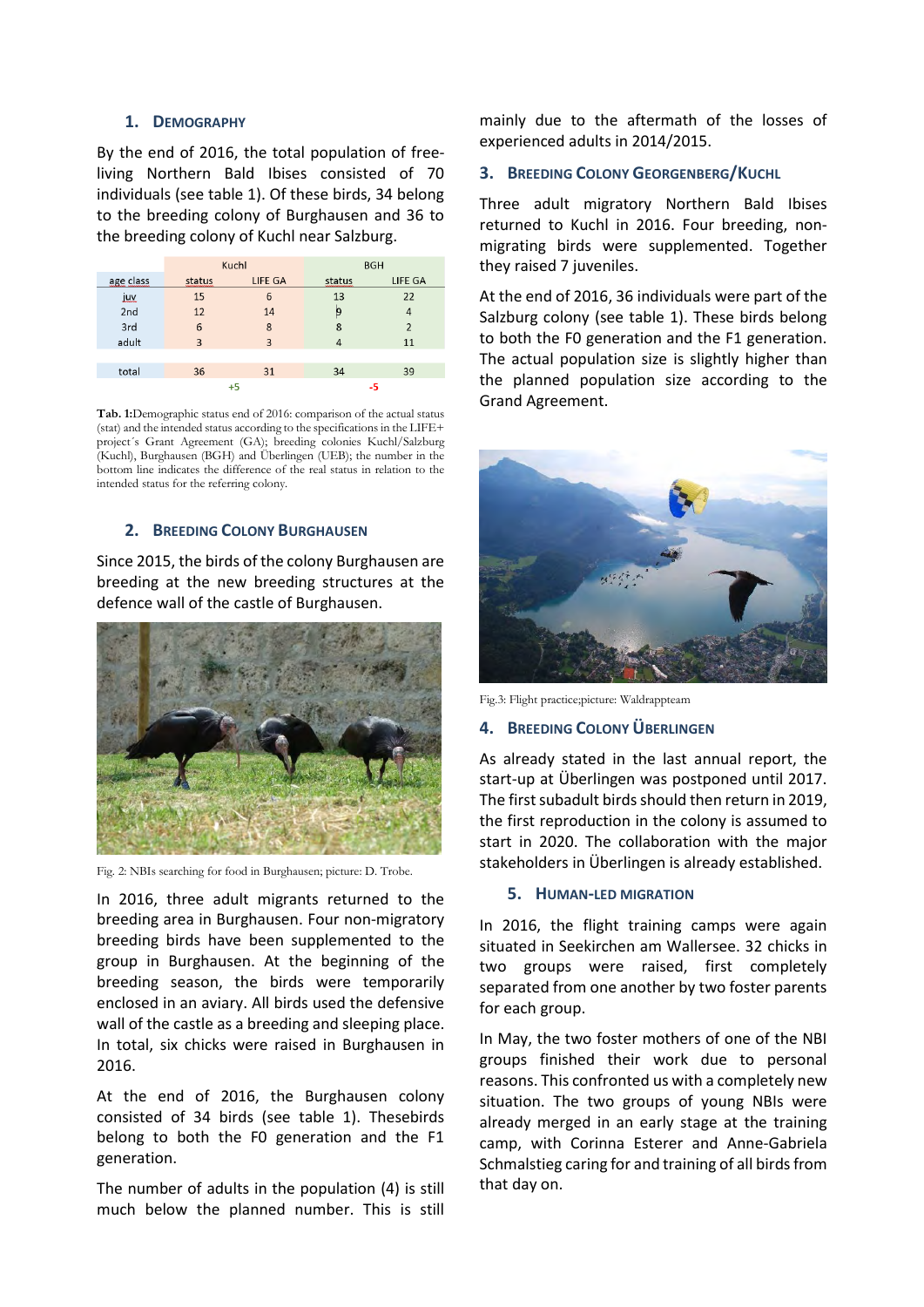Thanks to the vast experience of Corinna and Anne, we were able to start the human-led migration with a group of 26 birds on August 19 2016. Due to the change in the fostering teams, the remaining six birds were not as reliably following the microlights as the majority of the group; therefore, they were transferred directly to the wintering area.

On September 14 2016, we arrived with 24 birds in Tuscany. Two birds were unfortunately injured during the migration flights, but they were able to stay with us thanks to the veterinary care of Alexandra Scope, who accompanied this humanled migration. Two further birds were unfortunately lost during the migration flights due to an attack by a golden eagle.



Fig. 4: Corinna Esterer and Anne-Gabriela Schmalstieg took care of all 32 chicks for the very first time;picture: J. Fritz

In the context of the human-led migration 2016, two data collections were done: Alexandra Scope, our project veterinary, collected blood samples during and after two migration flights. Those samples are used for the analysis of different physiological parameters, with the aim to get a deeper insight in the regulation of bird migration flights. This analysis will be done in cooperation with several Viennese university institutes. In addition, some birds carried data logger, which record positioning data with unprecedented density and precision, enabling a detailed understanding of the function and dynamics of formation flight. This research project is performed in collaboration with the Konrad-Lorenz Research Institute in Vienna and it is sponsored by the Austrian Research Promoting Agency.

#### **6. MORTALITY**

<span id="page-2-0"></span>

Fig. 5: Causes of death in 2016;  $n = 33$ .

Most cases of killed birds that could be related to known death causes can be assigned to the categories "electrocution", "illegal hunting" and "predation". In those cases, we lost most of the birds due to electrocution. One bird died due to this in Italy, the other five birds all died in Austria due to unsecured power poles they used as roosting place. Thus, we recognize another relevant mortality cause for the reintroduced NBI population, which also exceeds the peril caused by illegal hunting.

Unfortunately, we registered a rise in the number of illegally hunted NBIs, compared to the previous years of the LIFE+ project. In total, 5 birds were illegally hunted in Italy in the autumn of 2016. Only one of the birds survived these incidents. We assume that this higher number of illegally hunted birds is also linked to the reorganization of the police body in Italy in 2015. Italian NGOs (e.g. LIPU) registered an immediate increase in the amount of environmental crime. Nevertheless, the situation has improved during the LIFE+ period. We assign this to the escorted autumn migration and the awareness-raising in Italy, together with growing support from volunteers and NGOs during the migration period in Italy.

In terms of age, most of the lost Northern Bald Ibises were juveniles (see Fig. 6), which accounted for 59% of the total loss of this year's population.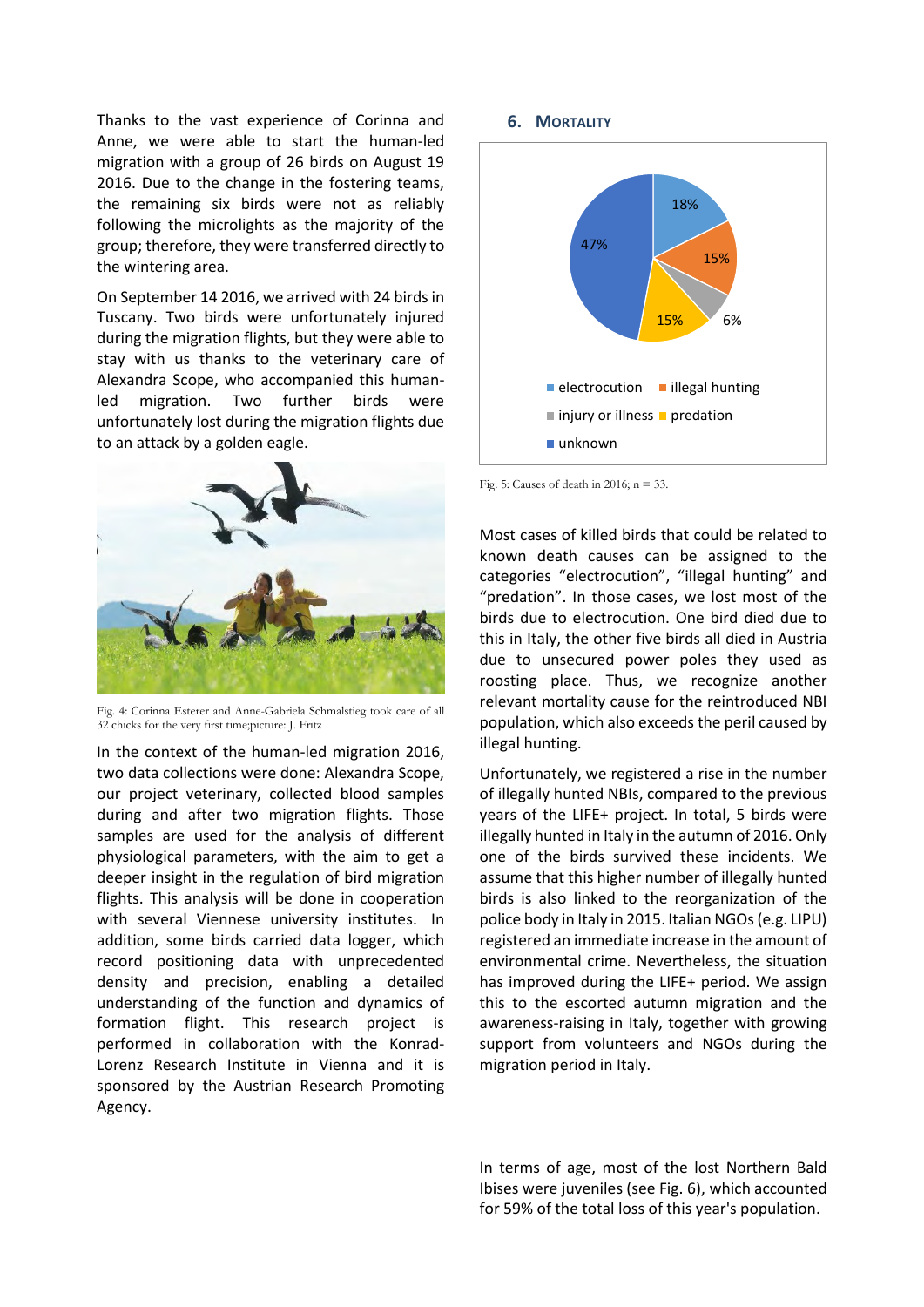

Fig. 6: Death rate by age group in 2016,  $n = 34$ .

#### **7. VETERINARY CARE AND BASIC RESEARCH**

The veterinary care for our NBIs is mainly in the responsibility of our project veterinarian Prof. Alexandra Scope from the University of Veterinary Medicine, Vienna, in collaboration with the veterinarians Dr. Jean Meyer from Carinthia, Dr. Renato Ceccherelli from CRUMA Veterinary and Wildlife Centre in Livorno and others.

Still, the whole population of NBIs is in a very good health condition. Almost all health problems were caused by trauma (beak, leg, wing fractures, illegal hunting).

From November 30 to December 01, a LIFE+ veterinary meeting, organized by Waldrappteam and hosted by Zoo Vienna, took place. 25 people – veterinaries, scientists and conservationists - from four different nations participated in this meeting. The major aim of the meeting was the networking of veterinaries who act in the context of the LIFE+ project as well as in the Spanish reintroduction project *Proyecto eremita*. Another aim was to present and discuss ongoing and projected research on physiology, endocrinology and genetics in NBI.



Fig. 7: Veterinary Meeting in the Tiergarten Schönbrunn

#### <span id="page-3-1"></span>**8. GENETIC SCREENING**

<span id="page-3-0"></span>The isolation of the microsatellite was published (Wirtz et al. 2016, see publications list).

For the next years, we aim for an improvement of the genetic variability both in the release population as well as in the two zoo-populations which provide chicks for release. Improvement mainly happens by the supplementation of birds out of zoo-colonies with a complementary genetic profile.

### <span id="page-3-2"></span>**9. CAMPAIGN AGAINST ILLEGAL BIRD HUNTING**

As already stated above, in 2016 five birds were illegally hunted in Italy during the autumn migration.

The fact that all birds in this project carry GPS transmitters gives them the important role as an indicator of the real dimension of this threat. Consistent measures are urgently needed and we are working very hard to counter those incidents.

A precedent has recently been set up with the prosecution of the hunter who shot GOJA and JEDI dead in the province of Livorno in Italy in 2012. In May 2016 there was a hearing in which our employees Anne-Gabriela Schmalstieg and Daniela Trobe, together with the officials of the provincial police and others, were invited as witnesses for the first time.

With the help of our lawyer Carla Campanaro and the Italian provincial police of Livorno, the hunter was convicted for being guilty of the killing on the 13th September 2016.

In the case of GOJA and JEDI, the responsible hunter could be identified for the very first time. The conviction of the hunter is a big and important success for our LIFE+ project. This precedent is a clear signal to the minority of hunters who also aim for protected species. The fine was rather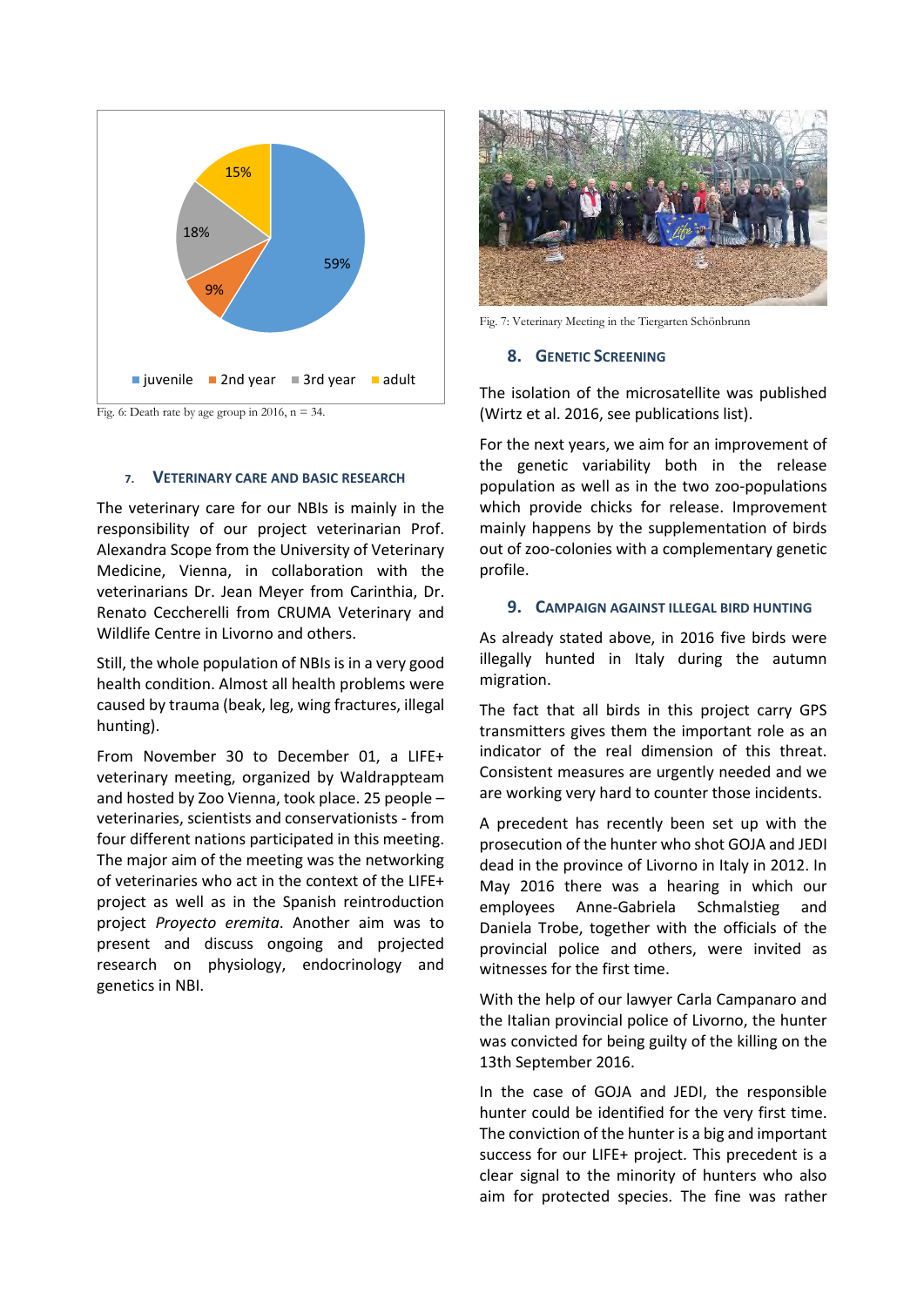small with 2000 euros, maybe even more important was the withdrawal of the hunting licence. The hunter was lucky that until this incident he has been innocent and that the NBI project was still little known in Italy in 2012. A civilian criminal process will be further processed in 2017, with the primary aim of increasing public awareness of the issue.

Italian hunting federations, such as FIDC, now want to cooperate even more with our project to show that poaching seriously damages the international reputation of Italy and Italian hunters in particular.

Further measures are aiming directly at the hunters themselves. Since February 2016, the LIFE+ project is also present at Italian hunting fairs with up to 36,000 visitors. This way we can get in contact not only with the official representatives of hunting associations, but also with the hunters themselves. In this context, we also hand out questionnaires to the hunters. In 2016, we participated in around seven hunting expos in the core area of the Bird Migration Corridor, one in Malta and 4 different networking events with working groups. So far, over 600 filled questionnaires were collected at the fairs. An evaluation of the preliminary results should take place during the coming year.

## <span id="page-4-0"></span>**10. VISIT FROM THE EUROPEAN COMMISSION**

Once during the term of each LIFE+ project, an official visit of a LIFE+ delegation is scheduled. In our case, this meeting took place on July 6<sup>th</sup> and 7<sup>th</sup> 2016. The delegation consisted of two representatives of the LIFE+ Unit of the European Commission and the so-called Monitor, who supervises our project on behalf of the European Commission. The most essential part of the visit was a detailed examination of the technical and financial activities of the project. After 2.5 years, we were able to present the delegation with positive interim results.



Fig. 8: The project management team with representatives of the European commission in Seekirchen am Wallersee.

In addition, the delegation also visited the training camp in Seekirchen am Wallersee, with a training flight of 32 hand-raised NBI as an highlight, as well as the breeding colony in Burghausen, Bavaria. Afterwards the two representatives flew with two ultralight aircraft to Burghausen, piloted by the professional pilot of the project, Walter Holzmüller, and by project manager Johannes Fritz.

# <span id="page-4-1"></span>**11. INTERNATIONAL SYMPOSIUM OF NBI IN SEEKIRCHEN AM WALLERSEE**

From the 4th until the 7th of August 2016, an international symposium on NBI conservation took place in Seekirchen am Wallersee/Salzburg. Thirtyseven scientists and species conservation experts from thirteen countries discussed the implementation of measures to prevent the extinction of the NBI and, within the next ten years, to downgrade this ibis species from the currently highest threat category in the Red List of Threatened Species. The occasion for the meeting was the publication of an international plan of action for NBI and the successes of current research and resettlement projects in Europe.



Fig. 9: All participants of the NBI Symposium at the flight training in Seekirchen am Wallersee/Salzburg.

# <span id="page-4-2"></span>**12. RESEARCH**

The NBI is still a relevant model for the study of various aspects of migration and bird migration in